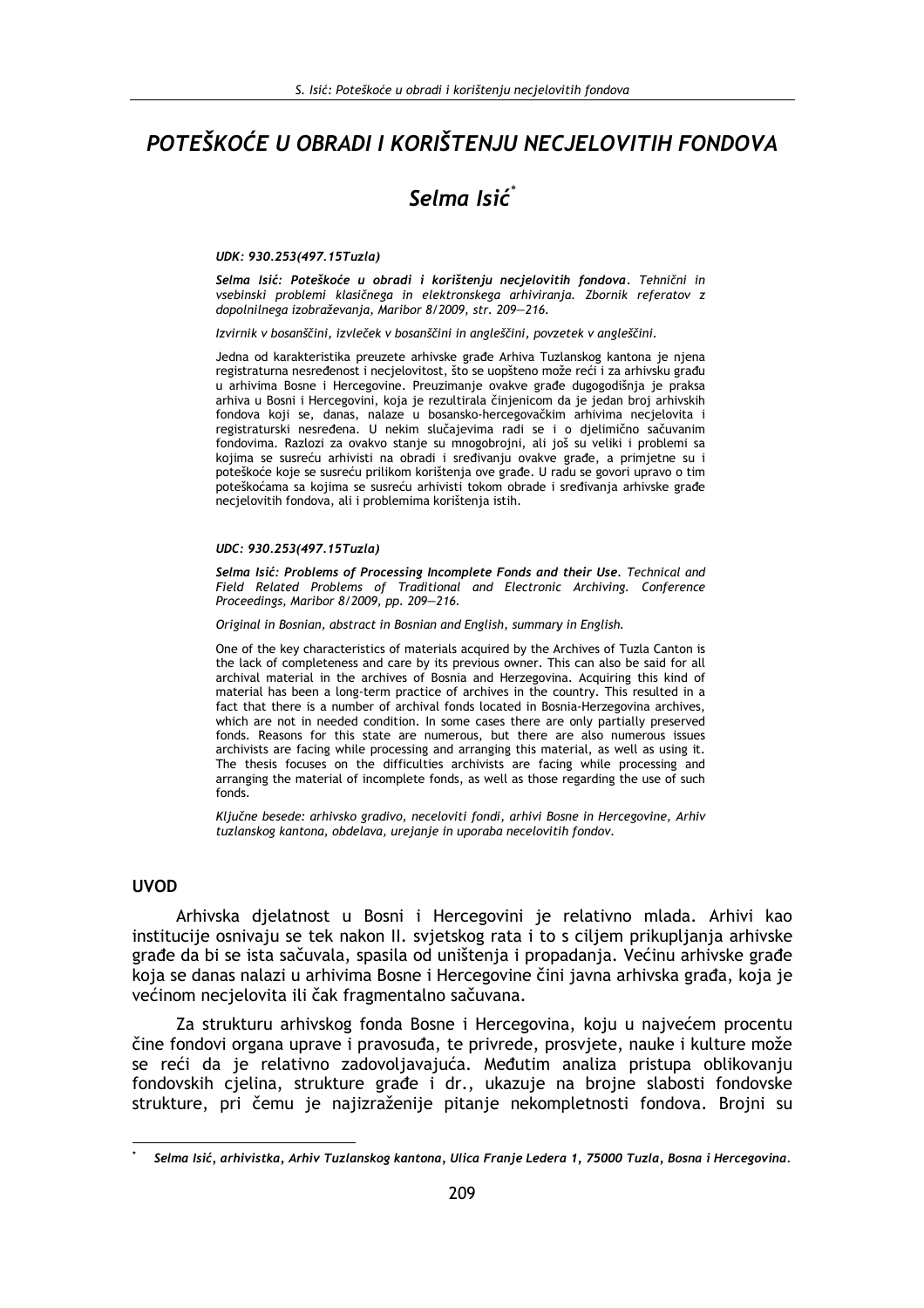faktori uticali na stanje (količinu, strukturu, sređenost, dostupnost i dr.) arhivskih fondova Bosne i Hercegovine. Među njima su negativne historijske okolnosti kroz koje je prolazila Bosna i Hercegovina, kasna institucionalizacija arhivske djelatnosti, neadekvatni uvieti rada arhivskih ustanova, konzervativno arhivsko zakonodavstvo, neadekvatno sistemsko obrazovanje i edukovanje arhivskih kadrova svih nivoa, marginaliziranje ove djelatnosti od strane društva itd.<sup>1</sup>

Jedna od osnovnih karakteristika fondova preuzimanih u arhive Bosne i Hercegovine jeste njihova nesređenost i necjelovitost. U nekim slučajevima radi se i o prilično faličnim fondovima. Cjelovitost fonda može biti narušena iz više razloga: dugogodišnja nebriga vlasti za zaštitu arhivske građe, loše rukovanje građom u registraturi zbog čega ista često biva predata sa raznim oštećenjima, neuslovne prostorije i način odlaganja građe, nebriga samog stvaraoca arhivske građe za njenu sigurnost, izloženost građe oštečenjima: fizičko-hemijskog porijekla (vlaga, toplota, prašina, izloženost suncu, prašini), biološkog porijekla (bakterije, insekti, glodari, pljesni), mehaničkog porijekla (cijepanje, gužvanje, oštečenje rubova, namjerna oštečenja), elementarne nepogode (poplave, požari, ratovi). Rijetko je razlog oštečenja dokumenta samo jedan, uglavnom se radi o kombinacijama dva ili više razloga. Velike količine građe su uništene i oštećene tokom proteklog rata, ali i nakon rata, uglavnom zbog nesavjesnog i nepravilnog rukovanja građom i nemarnog odnosa stvaraoca građe prema istoj.

Slično stanje je sa arhivskom građom u Arhivu Tuzlanskog kantona. Po podacima iznesenim u monografiji »Pedeset godina Arhiva u Tuzli 1954-2004« može se vidjeti da je značajan broj arhivskih fondova koje posjeduje ovaj Arhiv u necjelovitom stanju. Određen dio tih fondova čak je samo djelimično (fragmentalno) sačuvan.

Jedan od najčešćih uzroka oštećenja i propadanja građe svakako je nebriga stvaraoca i imaoca za istu. Početkom 20. stolieća došlo je do naglog povećanja proizvodnje papira, pa time i do gomilanja registraturne građe, što je uzrokovalo pojavu problema nedovoljnog smještajnog prostora i odgovarajuće tehničke opreme u registraturama. Stvaraoci su problem pokušali riješiti pojačanim izlučivanjem registraturne građe, što im je postalo prioritet u odnosu na čuvanje arhivske građe. U cilju da obezbijede što više slobodnog prostora bacali su sve i svašta. Velike količine građe su neselektivno uništavane što je uzrokovalo da su brojni arhivski fondovi necjeloviti ili samo fragmentalno sačuvani. To nije jedini razlog necjelovitosti fondova.

Arhivska građa likvidacionih preduzeća, koja je predata organu koji je donio rješenje o likvidaciji (općine, srezovi, okruzi i slično), a koja je najčešće preuzeta bez primopredajnog zapisnika, popisa i najelementarnijih podataka o preuzimanju predstavlja posebnu teškoću pri arhivističkoj obradi. Ta građa je bila bez osnovne zaštite zbog čega je značajan dio iste i uništen. Sem toga mnogi imaoci neadekvatno ocjenjuju vrijednost dokumenata koje posjeduju, najvažnije im je samo da čuvaju ono što im u trenutku služi tj. operativna građa ili ono što može nekom trebati prilikom ostvarivanja prava vezanih za radne odnose, mada je i ova građa često uništena ili oštećena, a sve drugo je za njih nevažno. Sve ovo ukazuje na činjenicu da stanje građe koja se predaje arhivu nije nimalo zadovoljavajuće.<sup>2</sup>

Azem Kožar, Osobenosti arhivskog fonda Bosne i Hercegovine, Tehnični in vsebinski problemi klasičnega in elektronskega arhiviranja, Maribor 2007., str. 397-406.

Nermana Hodžić, Problematika necjelovitih arhivskih fondova koji se preuzimaju u arhiv, Arhivska praksa 6, Tuzla 2003., str. 89-94.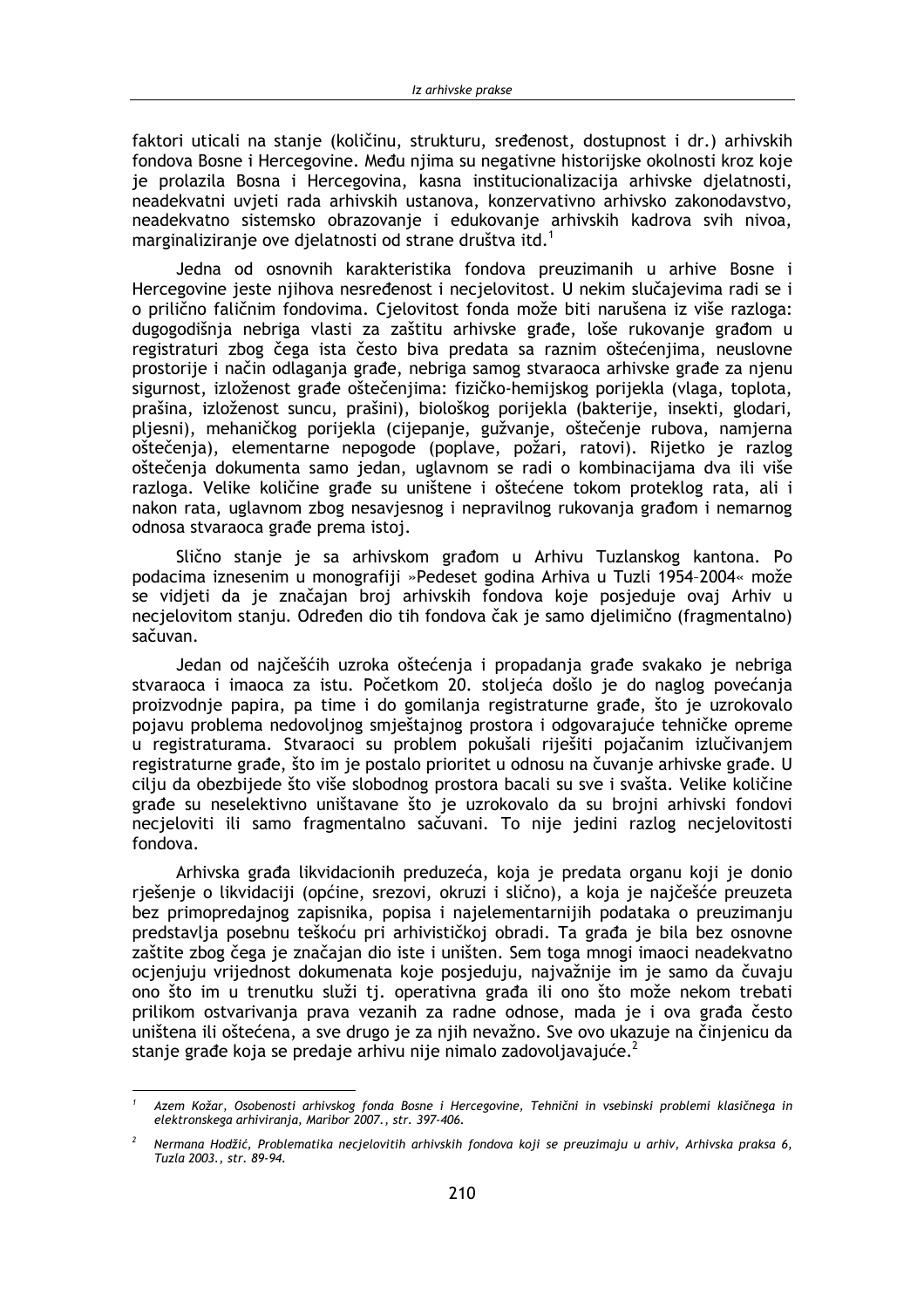#### SREĐIVANJE I OBRADA NECJELOVITIH FONDOVA

Sređivanie kao jedan od najvažnijih poslova u arhivu obuhvata postupke kojima se svakoj jedinici arhivske građe određuje stalno mjesto u okviru cjeline i u okviru njenih sastavnih dijelova. Pri tome je izbor principa (načela) sređivanja jedno od najvažnijih pitanja kod sređivanja arhivske građe.

Prilikom sređivanja i obrade arhivske građe arhivist je dužan da vodi računa o značaju fonda ili zbirke, njenoj količini i sačuvanosti kao i o značaju tematike fonda i zainteresovanosti istraživača za istu. Princip provenijencije je princip koji se najčešće koristi prilikom sređivanja i obrade arhivske građe tj. pri obradi se nastoji sačuvati prirodni red i način odlaganja dokumenata koji je još u registraturi koristio sam stvaralac arhivske građe, odnosno fonda. Nakon završetka sređivanja fonda prelazi se na rješavanje problema najboljeg načina prezentovanja strukture fonda tj. izrade informativnog sredstva koji će dati najbolje rezultate prilikom korištenja istih. Kako bi taj proces što efikasnije odradili potrebno je da arhivisti: poznaju osnovne principe vrednovanja arhivske građe, prouče historijat tvorca fonda i da pri sređivanju i obradi poštuju principe ustrojstva sređenosti fonda. U zavisnosti od sređenosti fonda još u registraturi zavisit će i težina i vrijeme sređivanja i obrade fonda u arhivu. Ako je fond preuzet u sređenom stanju, onda ni pri obradi i sređivanju istog u arhivu ne bi trebalo biti većih problema. Ako je, pak fond preuzet nesređen, javljaju se određene poteškoće prilikom njegove obrade i sređivanja, koje se naravno umnožavaju ako se radi o necjelovitom fondu ili čak fondu koji je samo dielimično sačuvan.

Svako sređivanje arhivske građe trebalo bi započeti detaljnim proučavanjem fonda koji se sređuje i obrađuje. Pri tome veliku ulogu ima primopredajni zapisnik koji je osnova za upoznavanje fonda i koji treba da sadrži: naziv imaoca - stvaraoca građe, kratak historijski pregled - početak rada i promjene nastale u radu, granične godine, stepen sređenosti, uviete korištenia i količinu građe izraženu u arhivskim jedinicama, popis predate građe (složen po brojevima od 1 pa dalje, da bude popisana svaka jedinica i da svaka ima zaseban broj, godina nastanka građe, njen sadržaj i količina). Na osnovu ovog zapisnika i popisa arhivista se upoznaje sa sadržajem, vrstom, i količinom građe, što omogućava uvid o sređenosti građe prije njenog sređivanja i obrade. Veoma često zbog načina i uslova preuzimanja građe (građa se često preuzima samo u cilju njenog spašavanja, ponekad bez primopredajnog zapisnika jer nakon prestanka rada određenih institucija nije određen njihov pravni nasljednik, pa građa ostaje napuštena) ovaj postupak nije moguće obaviti. Tada se pristupa pregledu dokumentacije fonda i same građe, što se upotpunjuje podacima nađenim u zakonskim propisima, priručnicima, historijskoj literaturi i štampi. Najbolje podatke u građi možemo naći u zapisnicima, odlukama, rješenjima o nastanku, organizaciji, sistematizaciji, uputstvima o načinu rada i vođenja administracije. Pri tome poseban značaj imaju pomoćne knjige, kao što su: indeksi, protokoli, upisnici i sličino, naravno pod uslovom da su sačuvani. Kod velikog broja fondova u Arhivu Tuzlanskog kantona, kako onih organa vlasti tako i kod ostalih, građa je u velikoj mjeri oštećena i uništena zbog nedovoljne brige o njenoj zaštiti još u registraturi, ali i kao uzrok individualnog uništavanja (npr. građa organa vlasti ili nekih drugih društvenih subjekata koji su ukinuti, prestali sa radom ili su reorganizovani nije se premještala u sjedište organa koji je preuzeo poslove, niti je predata nadležnom arhivu, nego je ostajala u postojećim prostorijama bez nadzora i zaštite, te na takav način bila izložena konstantnom uništenju i propadanju).

Veoma često prilikom obrade fondova arhivisti se susreću sa problemom nejedinstvenog klasificiranja građe. Tako npr. u fondovima narodnih odbora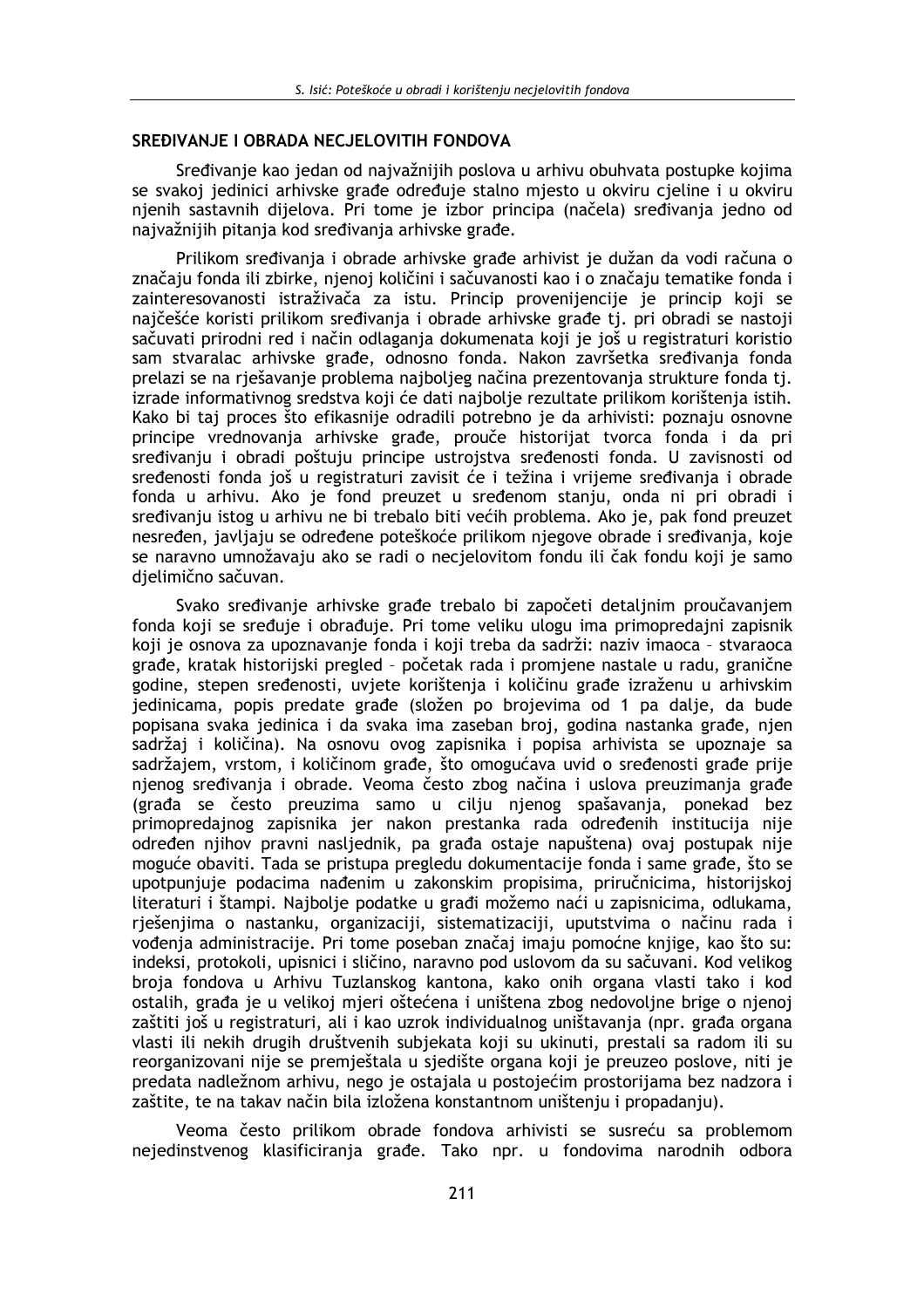nailazimo na ovakav problem - dio građe je grupisan prema organizacionim jedinicama a drugi dio po centralnom djelovodniku. Na prvoj stranici djelovodnika trebalo bi da se nalazi spisak organizacionih jedinica sa odgovarajućom klasifikacijom. U praksi je međutim primjetno nepravilno vođenje djelovodnika, jer često nema nikakvih naznaka o spisku organizacionih jedinica, a nekada je nemoguće utvrditi kada je isti rađen. Takođe primjetno je i povezivanje akata u predmetu, koje nije evidentirano ni u djelovodniku ni u pomoćnim knjigama ili obrnuto (pojedini predmeti su arhivirani po osnovnom broju, a neki po broju posljednjeg akta u predmetu; signature su često mijenjane ili pogrešno upotrebljavane, pečat je rijetko korišten i slično).<sup>3</sup> Svi ovi problemi se povećavaju ako se radi o nekompletnom fondu, jer je uslijed nedostatka dokumenata teško utvrditi i napraviti potrebnu rekonstrukciju klasifikacionog sistema i odgovarajućeg odlaganja dokumenata u registraturi. Kod nekih fondova je skoro nemoguće rekonstruisati klasifikacioni sistem ili je primjetno da prilikom odlaganja dokumenata isti uopće nije ni postojao. Takav slučaj je primjetan kod fonda Radničkog univerziteta Tuzla. Ovaj fond je spašavan i preuzet je djelimično sačuvan i u potpuno rasutom stanju, a iz građe je vidljivo da građa u samoj registraturi nije vođena na bazi klasifikacionog sistema. Zato se u daljem radu na fondu pristupilo razvrstavanju građe na organizacione jedinice serije po njenoj vrsti ili po organu ili drugom tijelu u čijem su radu nastali (normativna akta, dokumentacija organa upravljanja, finansijska dokumentacija, dokumentacija koja se tiče obrazovne ili kulturne djelatnosti RUT-a, projektna dokumentacija). Primjećeno je da je već u registraturi građa slagana po tom principu. Dodatni problem predstavljala je činjenica da su u pojedinim serijama građe primjetne određene vremenske praznine koje karakteriše nedostatak građe.

Posebna pažnja se kod ovog fonda usmjerila na izdvajanje dokumentacije fondova Narodnog univerziteta i Centra za ekonomiku domaćinstva iz vremena prije njihovog pripajanja RUT-u. Tada se naišlo na niz problema. Dio dokumentacije sva tri fonda nije imao osnovnih podataka po kojima bi se odredilo kojem fondu ti dokumenti pripadaju (nije bilo podataka kome se dopisi šalju ili koja organizacija ih šalie, bez pečata organizacije, bez prijemnog štembilja, zbog slične djelatnosti bilo je teško i na osnovu samog sadržaja odrediti kojem fondu akti pripadaju). Dokumentima je određena pripadnost po godini nastanka ako je postojala i njihovim uspoređivanjima sa drugim dokumentima iz te godine, te na osnovu lica potpisnika dokumenta. To nisu jedini problemi uočeni tokom obrade i sređivanja ovog fonda. Poseban manjak dokumenata primjetan je kod stručne građe ovog fonda (tj. građe koja se bavi obrazovnim i kulturnim radom ove ustanove), ali i kod finansijske građe. Ako uzmemo u obzir vremenski period djelovanja ovog fonda (1953.-1990.) i njegovih podfondova možemo zaključiti da je jako mala količina finansijske građe sačuvana (tu se posebno misli na platne liste zaposlenih, LD kartone, završne račune, godišnje finansijske izvještaje, i drugu građu trajnog značaja). Iz tog razloga pored građe koja ima trajni značaj i koja je okarakterisana kao arhivska građa, čuva se i dio građe koji ima određen rok čuvanja po Listi kategorija registraturne građe sa rokovima čuvanja. Takva građa, iako nije trajnog karaktera u nedostatku trajne građe može da pruži barem neke osnovne podatke i informacije i da posluži u naučne svrhe (misli se na periodične obračune i periodične finansijske planove i prihode).<sup>4</sup> U radu sa obradom necjelovitih fondova susreću se još neki karakteristični problemi. Postoji mogućnost

 $\overline{z}$ Nermana Hodžić, Problematika necjelovitih arhivskih fondova koji se preuzimaju u arhiv, Arhivska praksa 6, Tuzla 2003., str. 89-94.

Iskustva koja je autor stekao tokom rada na obradi fonda Radnički univerzitet Tuzla. Više podataka o tome može se pronaći u časopisu: Arhivska praksa 10, Neke karakteristike sređivanja arhivske građe necjelovitih i nesređenih fondova - sa posebnim osvrtom na Radnički univerzitet Tuzla.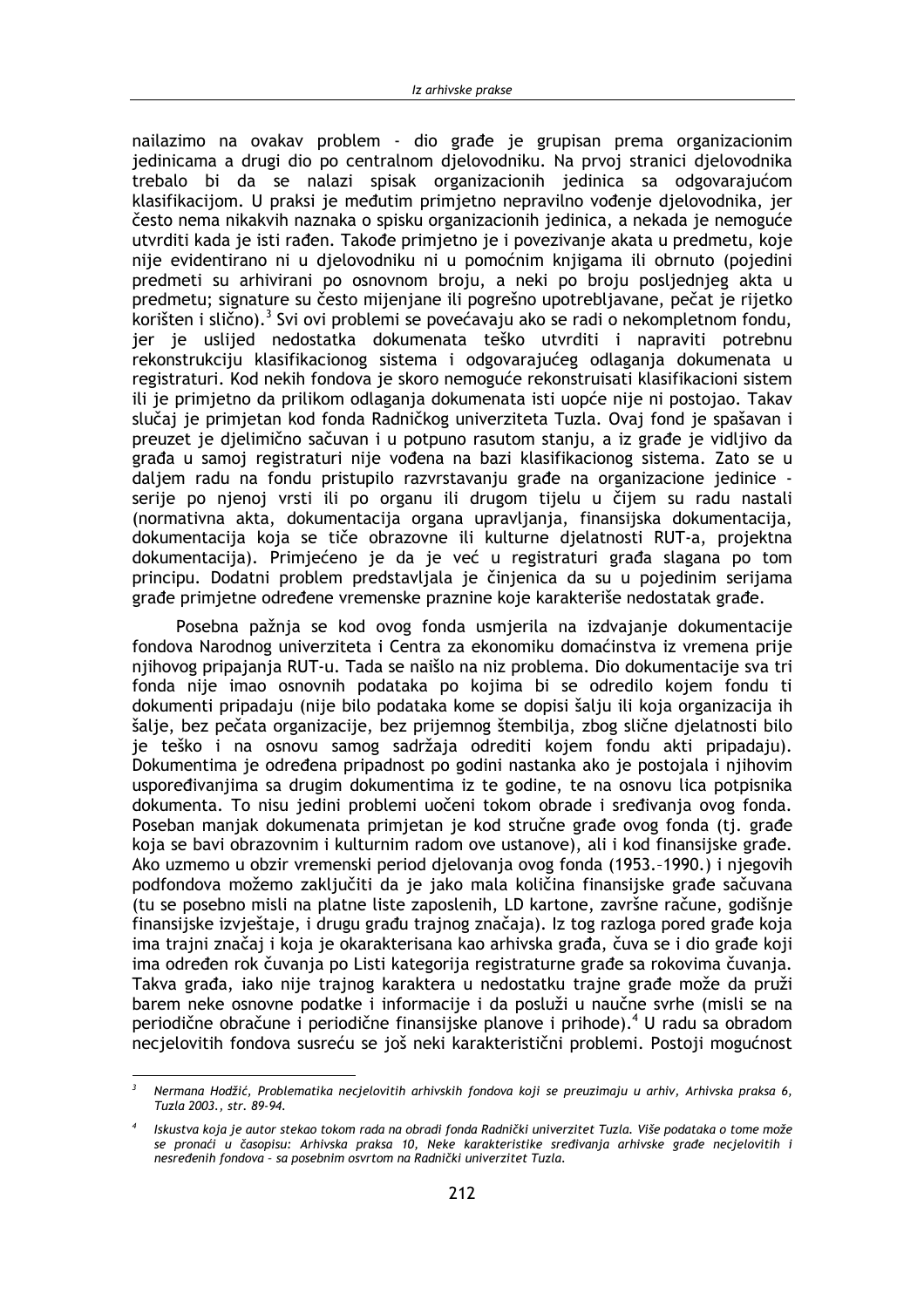da i pored utvrđenog klasifikacionog sistema i postojanja djelovodnih protokola veliki broj akata uopšte nije zaveden u istim. Poseban problem predstavlja činjenica da za pojedine godine nisu sačuvane knijge dielovodnih protokola, ili drugih pomoćnih pomagala koja su korištena tokom prvobitnog odlaganja dokumenata. Moguće je j postojanje velikog broja propratnih akata bez priloga, nedatiranih dokumenata i nepravilno evidentiranih, nepotpisanih zapisnika i odluka. Kao i dokumenti, kod ovakvih fondova, i knjige su također djelimično sačuvane, bilo da se radi o knjigama djelovodnog protokola, indeksa, drugih pomoćnih knjiga, matičnih knjiga radnika, knjige - evidencije o diplomiranjima, položenim ispitima i sl., često jako sačuvane bez ikakvih oznaka fonda, serije, pa čak i godina. Pored toga potrebno je istaći da se, zbog necjelovitosti fondova, čuvaju mnogi dokumenti iako nemaju dokaznu vrijednost. Razlog tome je što je veliki dio građe ovakvih fondova uništen a takvi dokumenti iako bez dokazne vrijednosti u nedostatku nekih drugih podataka mogu dati neke informacije o radu i djelovanju stvaraoca određenog fonda, a često mogu poslužiti i u naučne svrhe.

## POTEŠKOĆE U KORIŠTENJU NECJELOVITIH FONDOVA

Osnovna djelatnost arhiva nije samo u tome da se bavi zaštitom, preuzimanjem, sređivanjem i obradom arhivske građe nego i njeno pripremanje, prezentovanje i omogućavanje njenog korištenja. Društvena vrijednost i uloga arhiva, ogleda se, između ostalog, i u činjenici da se obični građani, pojedinci, pravna lica i institucije koriste arhivskom građom za ostvarivanje svojih ličnih prava, državnih ili službenih interesa, ali i u naučne i druge svrhe. Arhiv Tuzlanskog kantona posljednjih godina jako puno pažnje posvećuje ovom pitanju. Pravo na korištenje arhivske građe ima svako pravno i fizičko lice, pod jednakim uslovima, i Arhiv je dužan da u okviru svoje dielatnosti »daje podatke, izvode iz dokumenata i ovierene prijepise na zahtiev korisnika, te na zahtiev pravnih i fizičkih lica izdaje uvierenia, potvrde, ovjerene prijepise, fotokopije, i druge zvanične isprave o činjenicama koje su sadržane u arhivskoj građi koju čuva.«<sup>5</sup>

Obrada i sređivanje arhivske građe su svakako jedan od najvažnijih i najodgovornijih poslova u arhivu, ali oni nisu sami sebi svrha. Osnovni cili obrade i sređivania je izrada informacionih sredstava koji omogućavaju lakše korištenje arhivske građe. Dugo vremena arhivska građa Arhiva Tuzlanskog kantona se najčešće koristila u istraživačke svrhe, pa su glavni korisnici arhivskih fondova i zbirki bili upravo naučnici - istraživači koji su koristili raznovrsne informacije koje pruža arhivska građa najčešće za rekonstrukciju događaja iz prošlosti, ali i u druge naučne svrhe. Međutim, posljednjih godina usljed promjena koje bosanskohercegovačko društvo trpi zbog tranzicije, ta se praksa polako mijenja. Primjetan je pojačan interes građana za korištenjem činjenica iz arhivske građe uglavnom radi zadovoljenja svojih ličnih prava, društvenih i državnih interesa. Najčešći oblik ostvarivanja ličnih prava ogleda se u potrebi dobijanja dokaza iz oblasti imovinskopravnih odnosa, za riešavanja pitanja iz oblasti radnih odnosa, dokaza o završenoj stručnoj spremi, položenim ispitima ili završenim kursevima, potrebne dokumentacije za vođenje sudskih postupaka i sl.

Uvierenja o položenim ispitima i stručnoj spremi izdavana su, uglavnom na osnovu građe fondova: Učiteljska škola Tuzla, Učiteljska škola Bijeljina, Gimnazija Tuzla, Škola učenika u privredi, Međuoptinski zavod za osposobljavanje kadrova i organizaciju rada Tuzla, Radnički univerzitet Tuzla. Mora se napomenuti da su ovi

 $\overline{5}$ Zakon o arhivskoj djelatnosti Tuzlanskog kantona, (»Sl. novine TK«, br. 15/2000).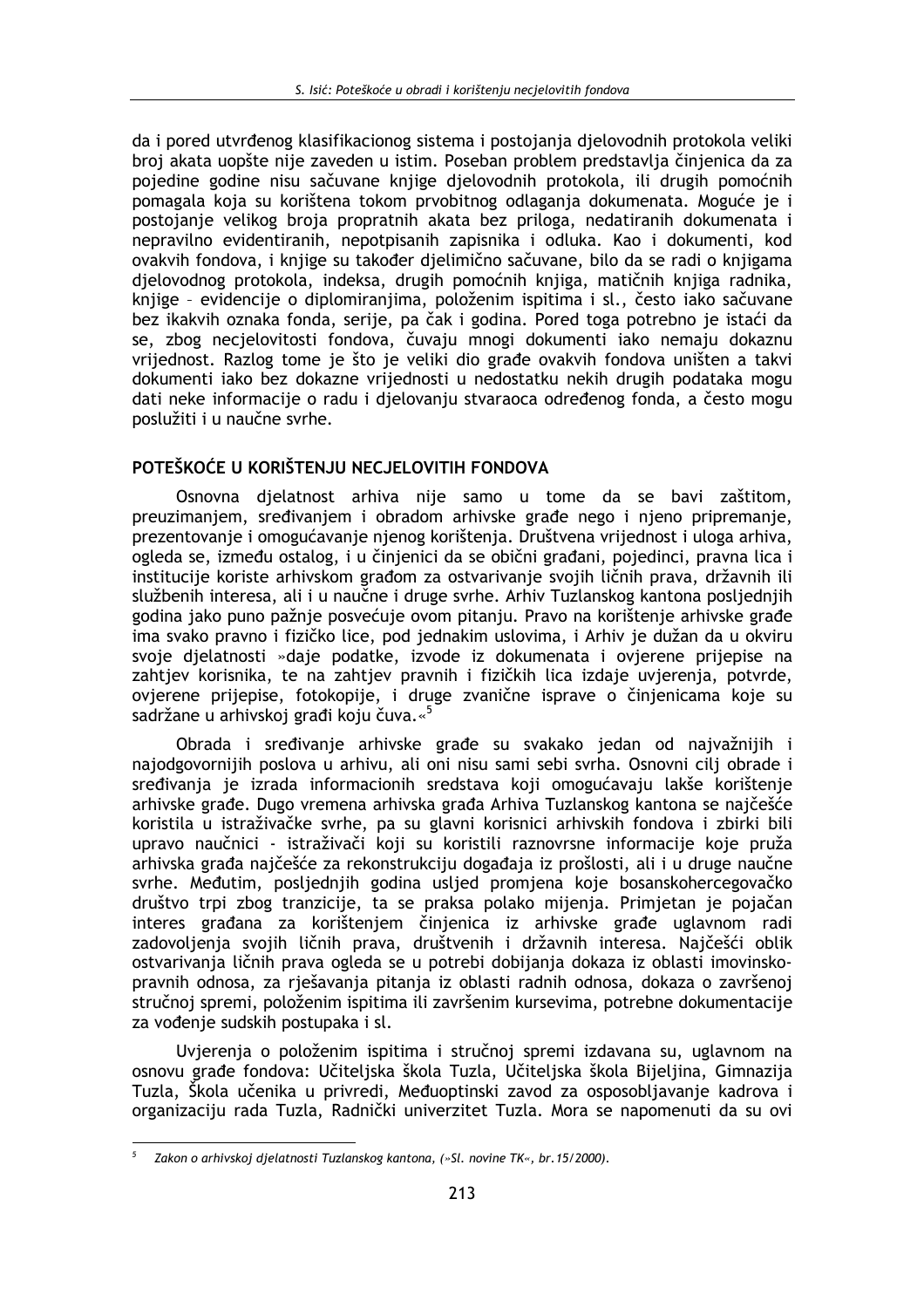fondovi nekompletni, i da to pri njihovom korištenju predstavlja svojevrstan problem. Ti problemi nisu bili posebno veći iz razloga što je dio građe koji se često traži, uglavnom dobro sačuvan. Izuzetak svakako čini fond Radničkog univerziteta Tuzla pri čijem korištenju su problemi posebno izraženi. U proteklih nekoliko godina Arhivu TK je podnešen znatan broj zahtjeva u kome se tražilo izdavanje određenih dokumenata kao dokaza o završenom kursu ili školi koji su djelovali pri RUT-a. Necjelovitost ovog fonda je osnovni razlog što je veliki broj ovih zahtjeva negativno riješen. Ako se uzme u obzir činjenica da je ovaj fond fragmentalno preuzet i da npr. nisu sačuvane matične knjige polaznika, knjige izdatih diploma, uvjerenja i zapisnici sa polaganja ispita i druga važna dokumentacija onda je to sasvim razumljivo. Već godinama se veliki broj zahtjeva, upućenih Arhivu TK, odnosi na imovinsko pravne odnose i on se konstantno povećava posljednjih godina. Ova pojava direktno je vezana za tranzicijske procese kroz koje zemlja prolazi, a koji su posebno izraženi u tranziciji vlasništva.<sup>6</sup> Podaci i informacije o ovim procesima mogu se naći u fondovima organa javne uprave npr. Gradski narodni odbor Tuzla, Sreski narodni odbor Tuzla, Okružna uprava narodnih dobara Tuzla, fondovima: Skupština opština Tuzla, Banovići, Gračanica, Gradačac, Kladanj, Kalesija, ali i privrednim fondovima npr. Šumska uprava Kladanj i Šumska uprava Zvornik. Ni ovi fodovi nisu cjeloviti što je osnovni razlog velikog broja nerješenih zahtjeva upućenih po ovom pitanju. Iz podataka o pozitivno i negativno riješenim zahtjevima građana, vezanih za rješavanje imovinsko pravnih odnosa u Arhivu Tuzlanskog kantona u periodu 2001. -2006. godine možemo vidjeti primjetan negativni utjecaj necjelovitosti ovih fondova (tabela 1). Važno je istaći da na ovakvo stanje utiću i drugi razlozi npr. nesređenost fondova, manjak podataka prilikom podnošenja zahtjeva, pogrešno upućeni zahtjevi i sl., ali mnogo manje od pitanja nekompletnosti arhivskih fondova. Jer jednostavno nemoguće je, u bilo kakvim uslovima i na bilo koji način izdati dokument koga nema, koji nije sačuvan.

| Godina | Podneseno<br>zahtjeva | Od toga zahtjevi za | rješavanje imovinsko-<br>pravnih odnosa | Pozitivno riješeno |       | Negativno riješeno |       |
|--------|-----------------------|---------------------|-----------------------------------------|--------------------|-------|--------------------|-------|
|        | Broj                  | Broj                | %                                       | Broj               | %     | Broj               | %     |
| 2001.  | 197                   | 165                 | 83,76                                   | 102                | 61,82 | 63                 | 38,18 |
| 2002.  | 313                   | 227                 | 72,52                                   | 107                | 55,95 | 101                | 44,05 |
| 2003.  | 276                   | 166                 | 60,14                                   | 78                 | 46,99 | 88                 | 53,01 |
| 2004.  | 347                   | 193                 | 55,61                                   | 110                | 57,99 | 83                 | 43,00 |
| 2005.  | 367                   | 181                 | 49,31                                   | 95                 | 52,48 | 86                 | 47,51 |
| 2006.  | 398                   | 228                 | 57,29                                   | 131                | 57,47 | 97                 | 42,53 |
| Svega  | 1898                  | 1160                | 61,11                                   | 643                | 55,44 | 518                | 44,66 |

| Tabela 1 <sup>7</sup> : Pregled pozitivno i negativno riješenih zahtjeva građana vezanih za |
|---------------------------------------------------------------------------------------------|
| rješavanje imovinsko pravnih odnosa                                                         |

Kada se govori o tranziciji vlasništva onda se misli na promjene nastale zbog procesa privatizacije i restitucije, ali i na nacionalizaciju, eksproprijaciju, konfiskaciju i arondaciju.

Hatidža Fetahagić, Problematika korištenja arhivske građe imovinsko - pravne provenijencije u Arhivu Tuzlanskog kantona, Arhivska praksa 10, Tuzla 2007., str. 336.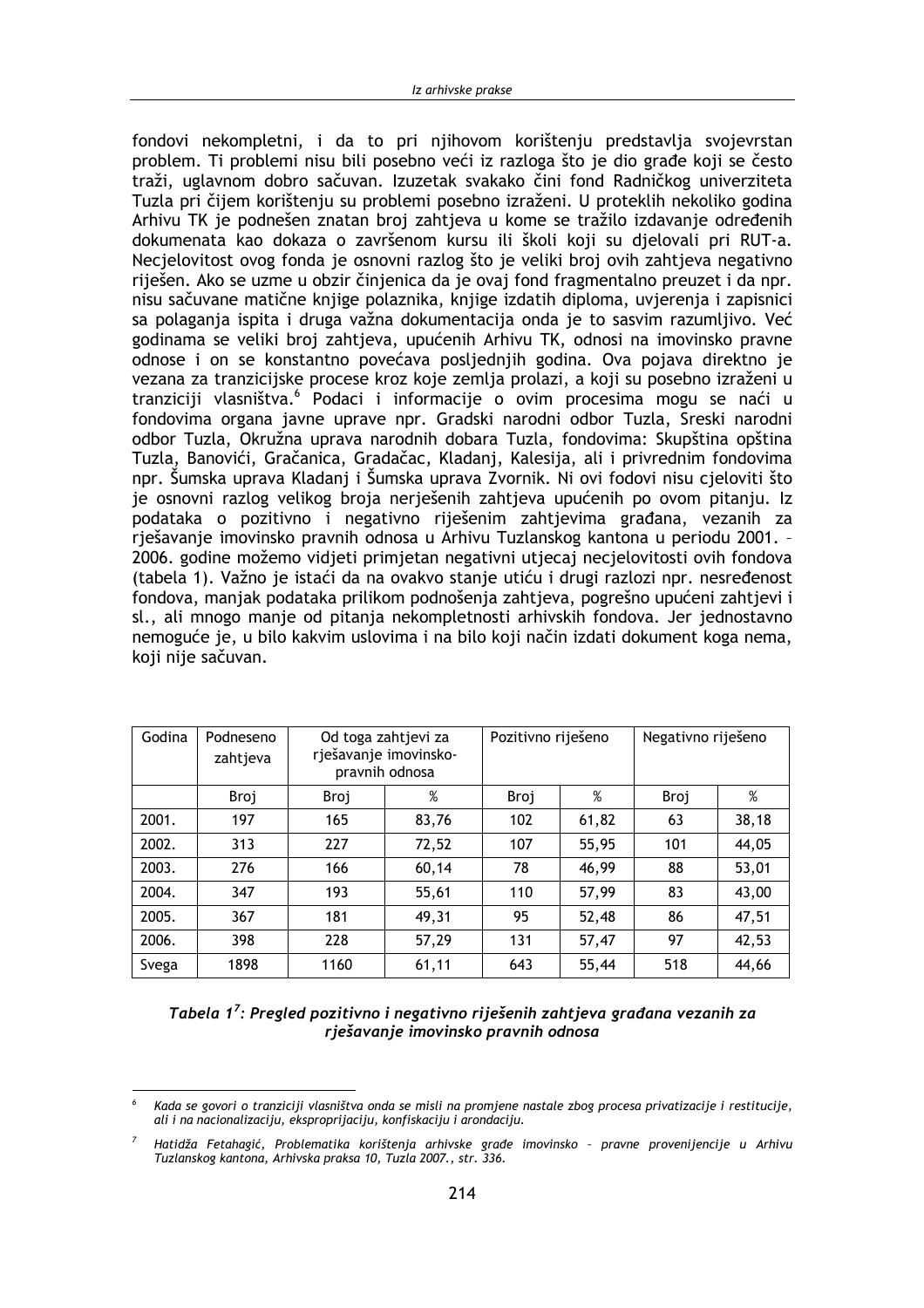Iz tabele 2 vidljiv je stalni porast zahtjeva građana upućen Arhivu Tuzlanskog kantona, ali je vidljivo i da je broj neriješenih zahtjeva otprilike na nivou iz predhodnih godina. Necjelovitost fondova je svakako jedan od osnovnih razloga za to.

| <b>OPIS</b>                                                                            |     | 2007.   | 2008. |         |
|----------------------------------------------------------------------------------------|-----|---------|-------|---------|
| PRIMLJENO ZAHTJEVA                                                                     | 428 |         | 480   |         |
| POZITIVNO RIJEŠENO                                                                     | 250 | 58,41 % | 311   | 64,79 % |
| NEGATIVNO RIJEŠENO                                                                     | 126 | 29,44 % | 126   | 26,25 % |
| POGREŠNO UPUĆENO                                                                       | 35  | 8,18%   | 38    | 8,12%   |
| <b>POSTUPKU</b><br><b>NA</b><br><b>OSTALO</b><br>$\overline{U}$<br><b>KRAJU GODINE</b> | 17  | 3,97 %  | 5     | 1,04 %  |

| Tabela 2 <sup>8</sup> : Pregled zahtjeva podnijetih tokom 2007.–2008. godine u Arhivu Tuzlanskog |  |
|--------------------------------------------------------------------------------------------------|--|
| kantona                                                                                          |  |

Važno je istaći da necjelovitost fondova ne dovodi samo do problema negativnog rješavanja zahtjeva građana, on dovodi i do problema pri korištenju arhivske građe takvih fondova u naučne svrhe.

Arhivska građa je kulturno-historijsko naslijeđe i pokretno kulturno dobro neprocjenljive vrijednosti. Nezamjenjiv je dio kulturne baštine, svjedočanstvo prošlosti i potreba sadašnjosti i budućnosti. Važan je izvor podataka, informacija, i pisanih činjenica pomoću kojih možemo utvrđivati i potvrđivati istinu o prošlosti. Ona je vrlo često jedina veza između savremenika (istraživača, historičara) i nekog historijskog vremena, procesa ili događaja iz prošlosti, te kao takva može biti presudna u sklapanju potpune, jasne slike različitih društvenih i historijskih procesa koji su se odvijali u prošlosti. Podaci koje arhivski fondovi i zbirke sadrže nemaju samo historijski, nego i kulturni i opšte-društveni značaj, a činjenice koje su pohranjene u njoj nisu važne samo za historiju nego i druge naučne discipline.

Necjelovitost i fragmentalnost fondova, koji se danas nalaze u arhivima Bosne i Hercegovine, dovode do pojave manjka podataka, te nepotpunih i necjelovitih informacija, koje isti pružaju o prošlosti, a koji na taj način otežavaju istraživačke i naučne procese. Sve praznine prisutne u fondovima, svaki manjak ili nedostatak informacija i podataka pravi poteškoće u stvaranju jasne slike određenog historijskog perioda, događaja ili procesa. Na taj način funkcionalnost arhivske građe necjelovitih fondova dolazi u pitanie. Iz tog razloga, bitno je raditi na rekonstrukciji fondova kako bi se, koliko god je moguće, upotpunile praznine nastale preuzimanjem faličnih fondova, te na taj način što više otklonile poteškoće koje su prisutne u radu sa korisnicima arhivske građe, kako pri korištenju arhivske građe u svrhu ostvarivanja ličnih prava tako i u korištenju iste u naučne svrhe, a koje su uzrokovane necjelovitošću fondova.

Iz evidencija JU Arhiv Tuzlanskog kantona za 2008. godinu.